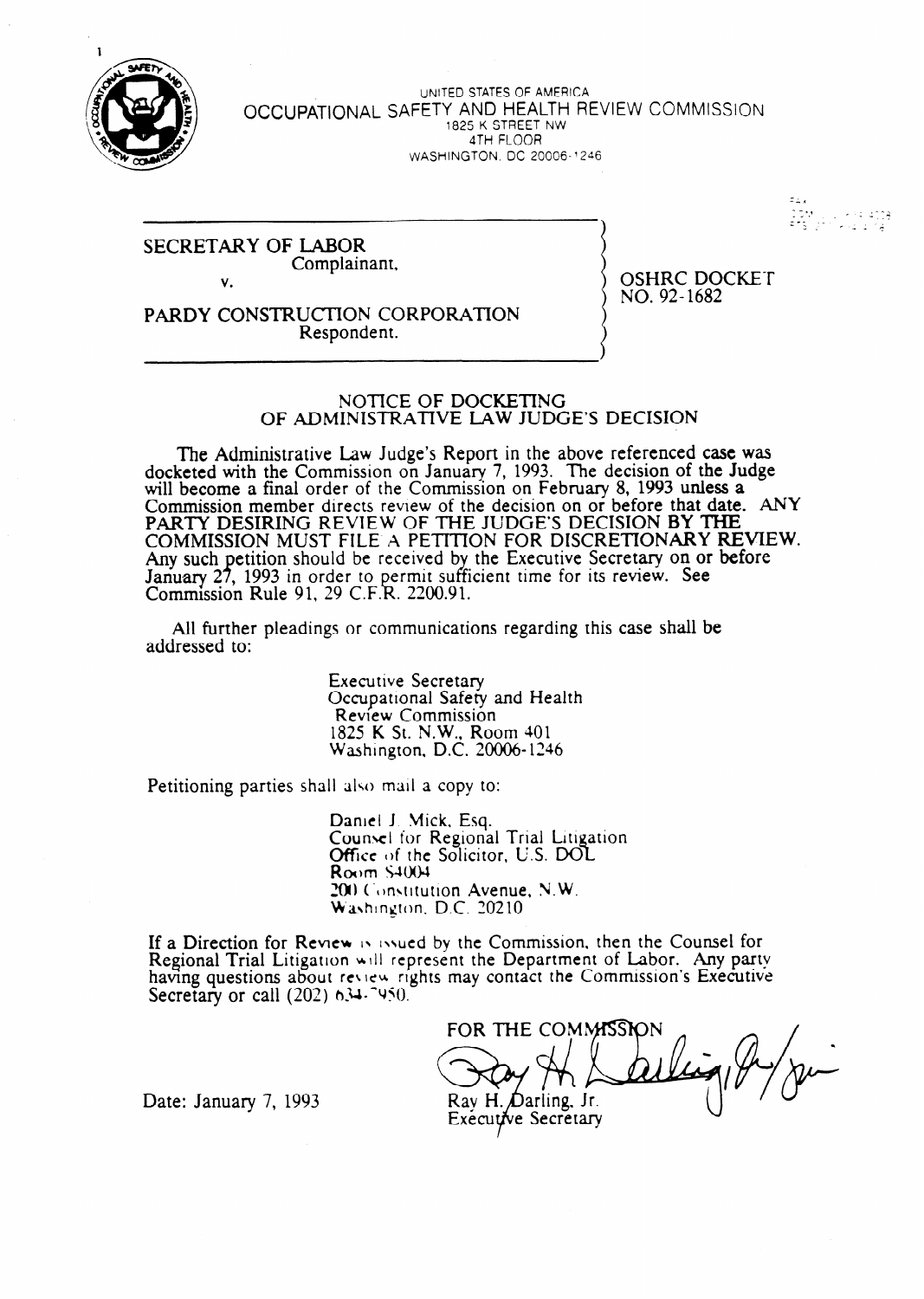## **DOCKET NO. 92-1682**

## NOTICE IS GIVEN TO THE FOLLOWING:

Daniel J. Mick, Esq.<br>Counsel for Regional Trial Litigation<br>Office of the Solicitor, U.S. DOL<br>Room S4004 200 Constitution Ave., N.W.<br>Washington, D.C. 20210

Patricia Rodenhausen, Esq.<br>Regional Solicitor<br>Office of the Solicitor, U.S. DOL<br>201 Varick, Room 707<br>New York, NY 10014

Donovan Morris. Office Manager<br>Pardy Construction Corporation<br>33-13 102nd Street<br>Corona, NY 11368

 $\sim 10$ 

Irving Sommer<br>Chief Administrative Law Judge<br>Occupational Safety and Health<br>Review Commission<br>Room 417/A<br>1825 K Street, N.W.<br>Washington, DC 20006 1246

00106762164:02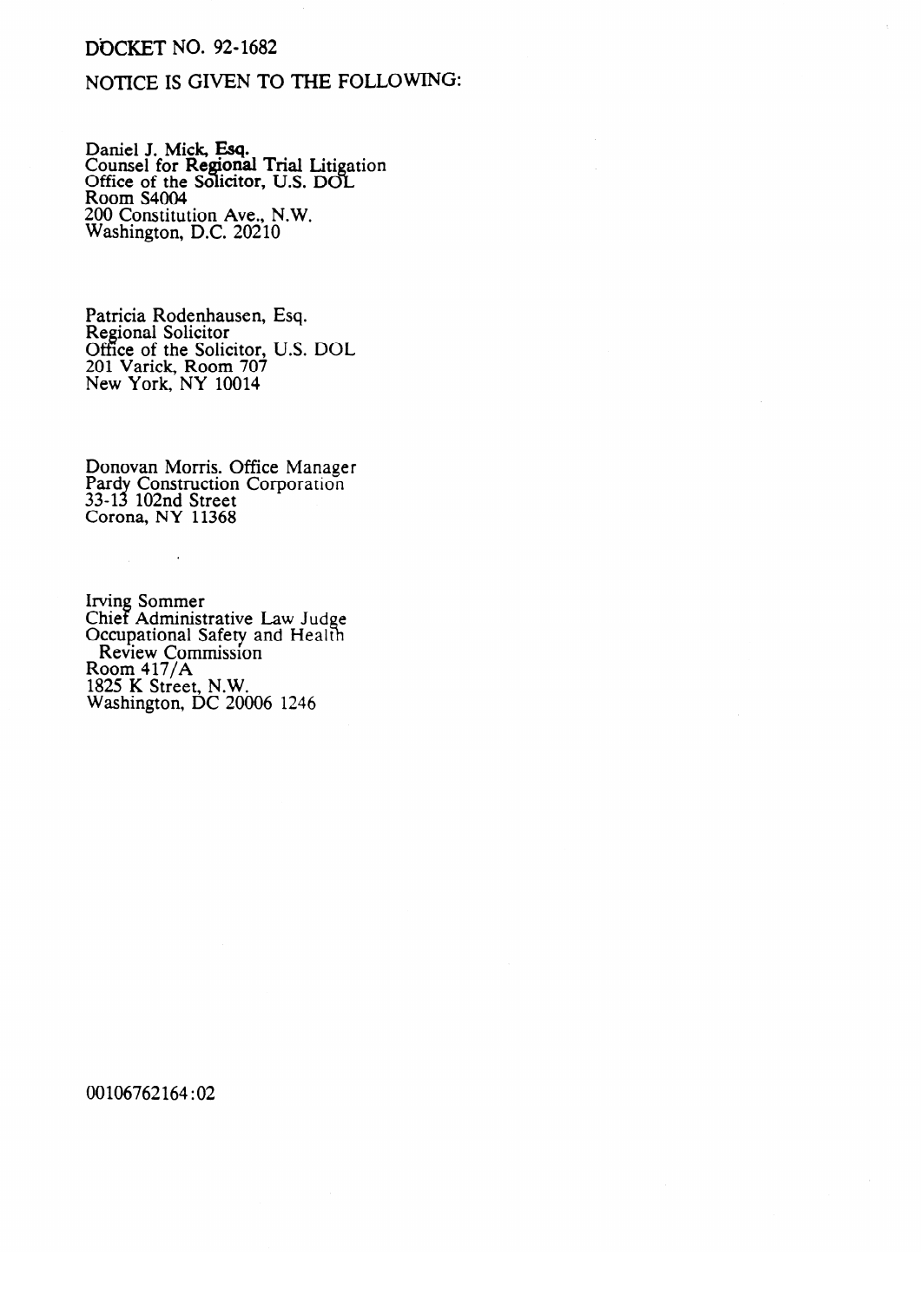### UNITED STATES OF AMERICA **OCCUPATIONAL SAFETY** AND HEALTH REVIEW COMMISSION 1825 K STREET N.W.<br>4TH FLOOR 71111 LUUT.<br>TOM DOO

**WASHINGTON DC 20006-1246** 



COM (202) 634-4<br>FTS <mark>634-4006</mark>

| SECRETARY OF LABOR, |                    |
|---------------------|--------------------|
| Complainant,        |                    |
| v.                  | Docket No. 92-1682 |
| PARDY CONSTRUCTION  |                    |
| CORPORATION,        |                    |
| Respondent.         |                    |
|                     |                    |

Appearances:

U.S. Department of Labor<br>
New York, New York<br>
Corona, N.Y. For the Complainant

Donovan Morris New York, New York<br>For the Complainant of Labor Office Manager of Labor Office Manager Manager of Labor Office Manager Manager of Labor Office Manager of Labor Office Manager of Labor Office Manager of Labor Office Manager

Before: Administrative Law Judge Irving Sommer

# **DECISION AND ORDER**

Respondent was issued a serious citation and an other than serious citation on March 11, 1992. A hearing was held in New York, New York on October 22, 1992 concerning the motion of the Secretary to dismiss the Respondent's notice of contest as not being timely filed.

Diana Cortez, a safety supervisor in the Bayside, New York office of OSHA testified that the office records reveal that citations were issued to the Respondent on March 11, 1992, return receipt requested, and a green card evidencing their receipt was returned to said office on March 17, 1992. She stated that her office first ascertained that a contest had been filed on June 24, after the Respondent's letter to the Commission came to their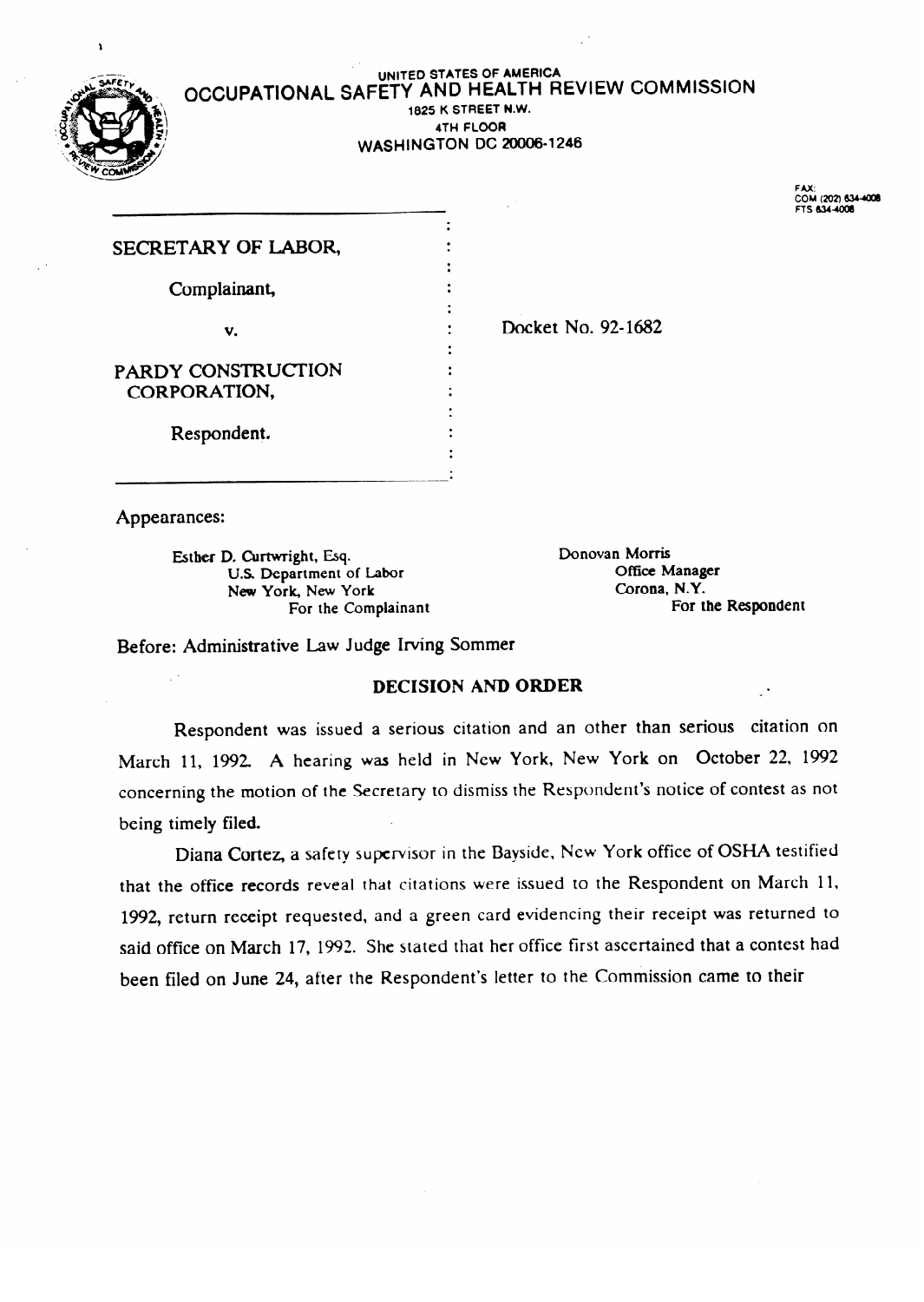attention. Prior thereto, on May 26, 1992 she had spoken to Mr. Morris, the Respondent's representative at which time her records reflect the following notation, "Spoke to Donovan Morris office manager who requested a copy of citations because he could not locate his copy." (Exh. C-1) She testified he had not told her during their conversation that the citations had not been received in a timely fashion. (T-10)

 $\mathbf{r}$ 

Mr. Donovan testified be had not received the original citations, and made inquiries after another contractor on the same job told him they had been cited, and he then became "aware that we were supposed to be involved." (T-20) He further suggested that the citations sent may have been mistakenly taken by a doctor located in the basement of their office since at times they take each others mail.  $(T-25)$  He acknowledged there is a clerical in his office named Eartha Clarke who handles the mail and that the signature on the green card which signifies receipt of the citations does look like her signature. (T-18)

A careful analysis of the evidence, the testimony of the witnesses for each party compel the conclusion that the Respondent received the citations after March 11, 1992, and before March 17, 1992, and its filing of a notice of contest by letter dated May 13, 1992 and received on May 14, 1992, was untimely.

### FINDINGS OF FACT

1. Citations were issued to the Respondent on March 11, 1992.

2. The citations were received by the Respondent after March 11, 1992 and before March 17, 1992.

3. The fifteen working day period during which the notice of contest was required to be filed ended no later thao April 7, 1992.

4. The Respondent did not file a notice of contest until May 13, 1992.

5. The Respondent did not file a notice of contest within the fifteen working day period after receipt of the citations.

6. The late filing was due to the negligence of the Respondent in the disposition of the citation.